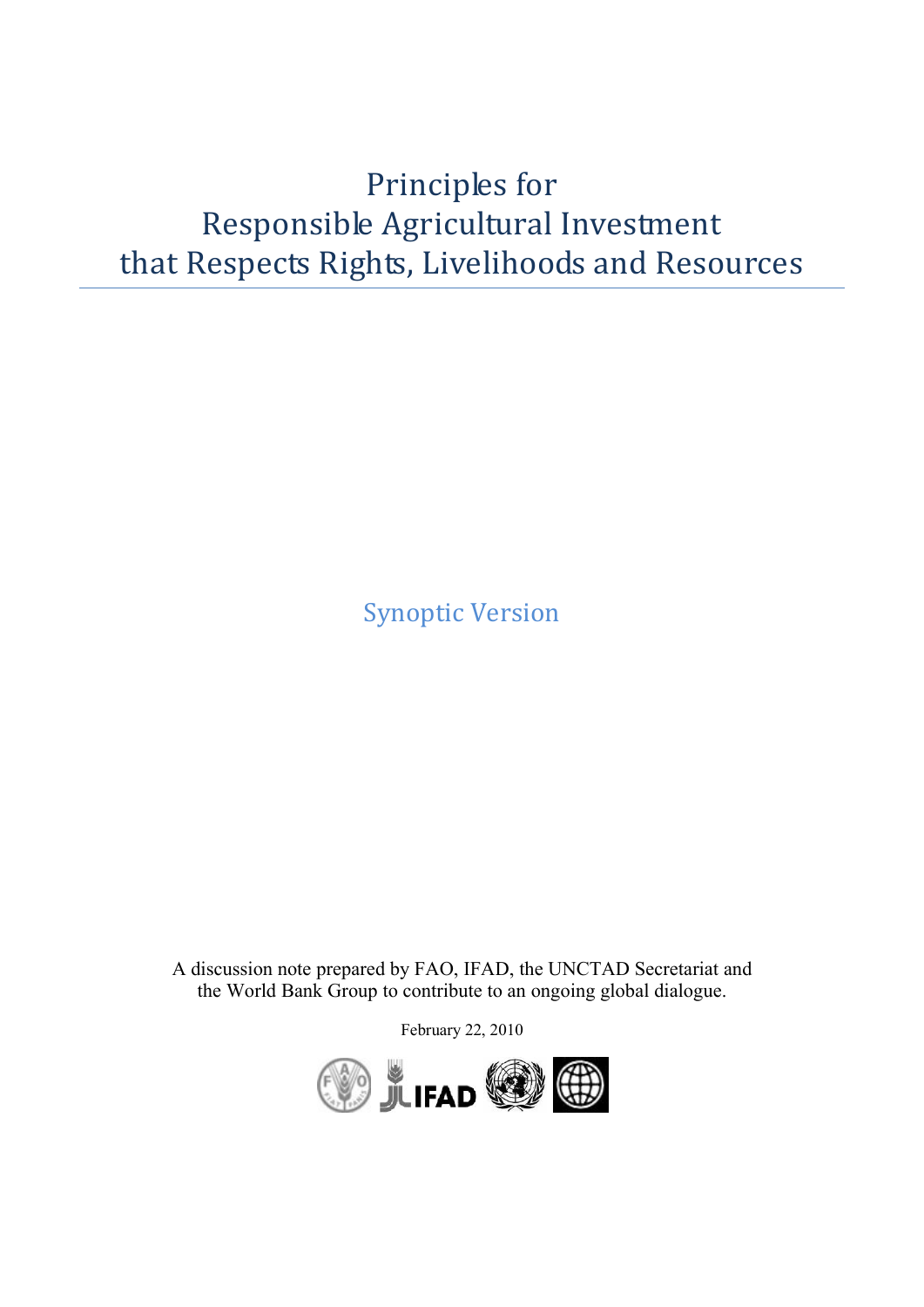# Principles for Responsible Agricultural Investment that Respects Rights, Livelihoods and Resources

### **1. Background**

Many studies show that investment to increase productivity of owner-operated smallholder agriculture has a very large impact on growth and poverty reduction. The fact that investment to bring about such productivity increases in Africa has historically been only a fraction of what has been spent in Asia-Pacific and LAC countries is often seen as one of the reasons for Africa's lacklustre record in terms of rural growth since the Green Revolution began. Thus any investment—public or private, domestic or foreign —in lower income countries and rural areas that can close this gap is desirable in principle. Nevertheless, while such investments seem to hold the promise of raising productivity and welfare and are consistent with existing strategies for economic development and poverty reduction, it is important to also ensure that they respect the rights of existing users of land, water and other resources, that they protect and improve livelihoods at the household and community level, and that they do no harm to the environment.

A host of factors has recently prompted a sharp increase in investment involving significant use of agricultural land, water, grassland, and forested areas in developing and transition economies. These include the 2008 price spike in food and fuel prices, a desire by countries dependent on food imports to secure food supplies in the face of uncertainty and market volatility, speculation on land and commodity price increases, search for alternative energy sources, and possibly anticipation of payments for carbon sequestration. The range of actors includes agroenterprises in agri-food, biofuels, and extractive industries, private equity and other financial institutions, government-linked companies including sovereign wealth funds, and individual entrepreneurs.

Private investment in the agricultural sector, including from foreign sources, offers significant potential to complement public resources. Many countries with reasonably functioning markets have derived significant benefits from it in terms of better access to capital, technology and skills, generation of employment, and productivity increases. In addition to establishing farms and plantations themselves, some large investors have managed to achieve broad-based benefits via contract farming, other outgrower arrangements, and joint ventures with local communities. This often involves formulating innovative schemes for sharing both risks and rewards.

On the other hand, where rights are not well defined, governance is weak, or those affected lack voice, there is evidence that such investment can carry considerable risks of different types. Risks include displacement of local populations, undermining or negating of existing rights, increased corruption, reduced food security, environmental damage in the project area and beyond, loss of livelihoods or opportunity for land access by the vulnerable, nutritional deprivation, social polarization and political instability. Moreover, many large farming investments in the past have proven unsuccessful.

To better spread the benefits and balance opportunities with risks in major investment programs, industry initiatives, such as the Extractive Industry Transparency Initiative (EITI), the Equator Principles, and the Santiago Principles, have formulated standards for specific subsectors or investor categories, and many institutions and large enterprises have made efforts at formulating internal codes of their own. Arguably, the magnitude of the present phenomenon and the hazards involved warrant a broader effort to build on ongoing initiatives that involve some mix of guidelines, codes of good or best practice, and perhaps even independently verifiable performance standards coupled with benchmarking. However, the actual application of such systems remains limited and, for land/water-intensive agro-investing, no agreement has been reached yet even by private industry as to whether and how to adopt voluntary self-regulation.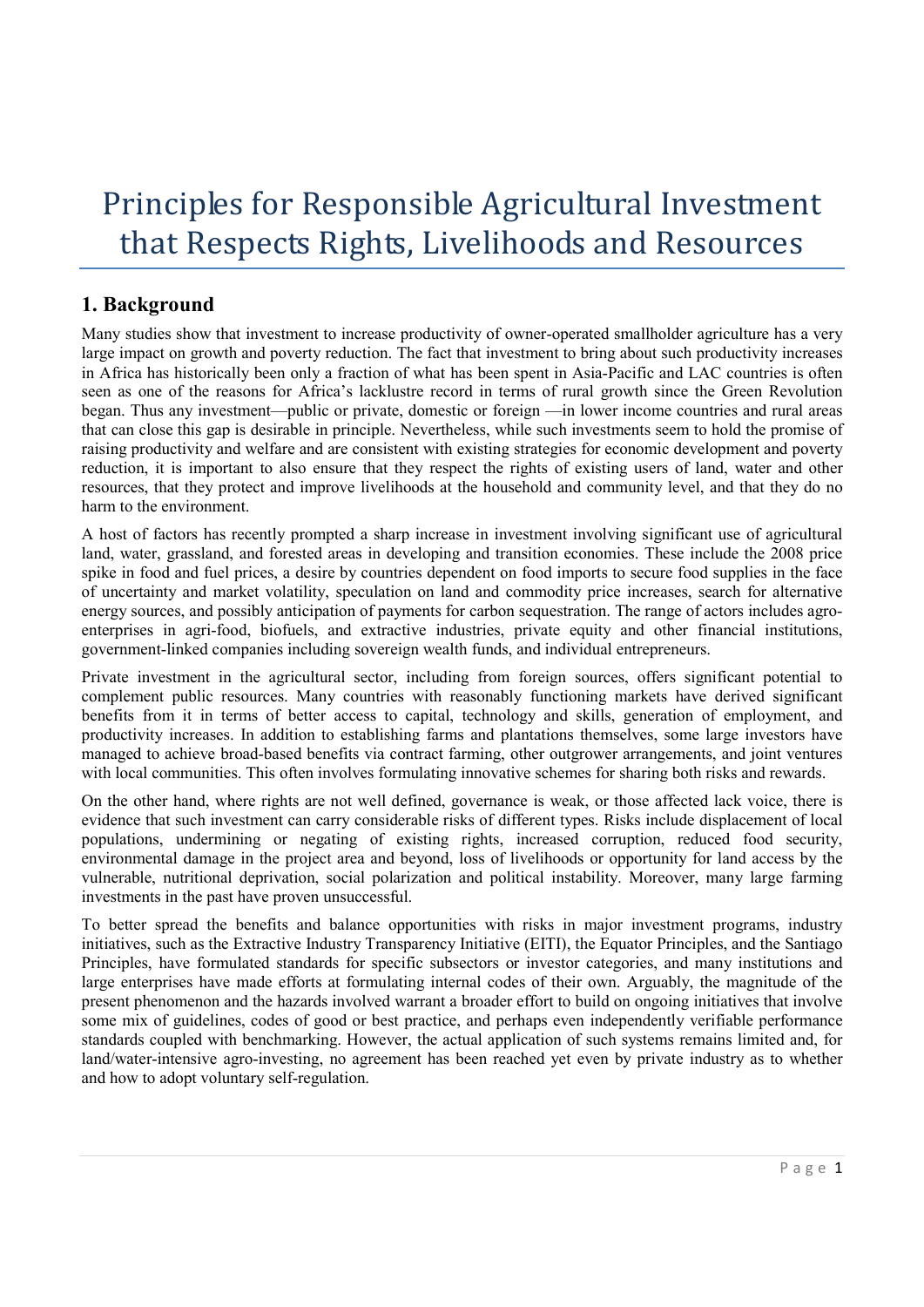FAO, IFAD, the UNCTAD Secretariat and the World Bank Group have joined together to propose the principles presented below. The document concludes with anticipated next steps, which point toward a toolkit of best practices, guidelines, governance frameworks, and possibly codes of practice by the major sets of private actors.

## **2. Key principles**

#### **RESPECTING LAND AND RESOURCE RIGHTS**

#### **Principle 1:** *Existing rights to land and associated natural resources are recognized and respected.*

Existing use or ownership rights to land, whether statutory or customary, primary or secondary, formal or informal, group or individual, should be respected. This requires: (i) the identification of all rights holders; (ii) legal recognition of all rights and uses, together with options for their demarcation and registration or recording; (iii) negotiation with land holders/users, based on informed and free choice, in order to identify the types of rights to be transferred and modalities for doing so; (iv) fair and prompt payment for all acquired rights; and (iv) independent avenues for resolving disputes or grievances.

Many investments requiring access to land on a large-scale focus on areas which outsiders consider 'empty' or 'marginal'. Yet it is important to recognize that there are few areas truly 'unoccupied' or "unclaimed", and that frequently land classified as such is, in fact, subject to long-standing rights of use, access and management based on custom. Failure to recognize such rights, including secondary ones, will deprive locals of key resources on which their wealth and livelihoods depend. Lands that have been abandoned by internally displaced persons, or which could be used by them, pose particular challenges: efforts to make land available to investors should not undermine current or future livelihood opportunities for those displaced involuntarily.

Recognition of rights to land and associated natural resources, together with the power to determine their uses, can greatly empower local communities and such recognition should be viewed as a precondition for direct negotiation with investors. Specific attention to the salient rights of herders, women, and indigenous groups that have often been neglected in the past is critical to achieving a fair, inclusive outcome.

#### **ENSURING FOOD SECURITY**

#### **Principle 2:** *Investments do not jeopardize food security but rather strengthen it.*

Whenever there are potential adverse effects on any aspect of food security (availability, access, utilization or stability), policy-makers should make provisions for the local or directly affected populations such that: (i) continuing access to food is assured; (ii) opportunities for outgrower involvement and off-farm employment are expanded to protect livelihoods and raise incomes; (iii) dietary preferences are taken into account if the mix of products grown may change; and (iv) strategies to reduce potential instability of supply are adopted. Moreover, whenever the proposed project is large enough to affect food security at the national level, project design and approval should also consider these four kinds of aggregate impact.

#### **ENSURING TRANSPARENCY, GOOD GOVERNANCE, AND A PROPER ENABLING ENVIRONMENT**

#### **Principle 3:** *Processes relating to investment in agriculture are transparent, monitored, and ensure accountability by all stakeholders, within a proper business, legal, and regulatory environment.*

Lack of transparency creates distrust and deprives relevant actors of the possibility of resolving minor problems before they escalate into large conflicts. On the other hand, greater transparency will also reduce transaction costs for all involved, thus benefiting host countries and investors alike through more effective competition. Clarity in the regulations governing investment incentives, and the way in which they are applied, also makes it more likely that host countries can attract investors who make tangible contributions to long-term development.

To create a proper enabling environment, policies, laws, and regulations affecting the investment climate should be benchmarked against, and brought into line with, globally accepted best practices, even as institutions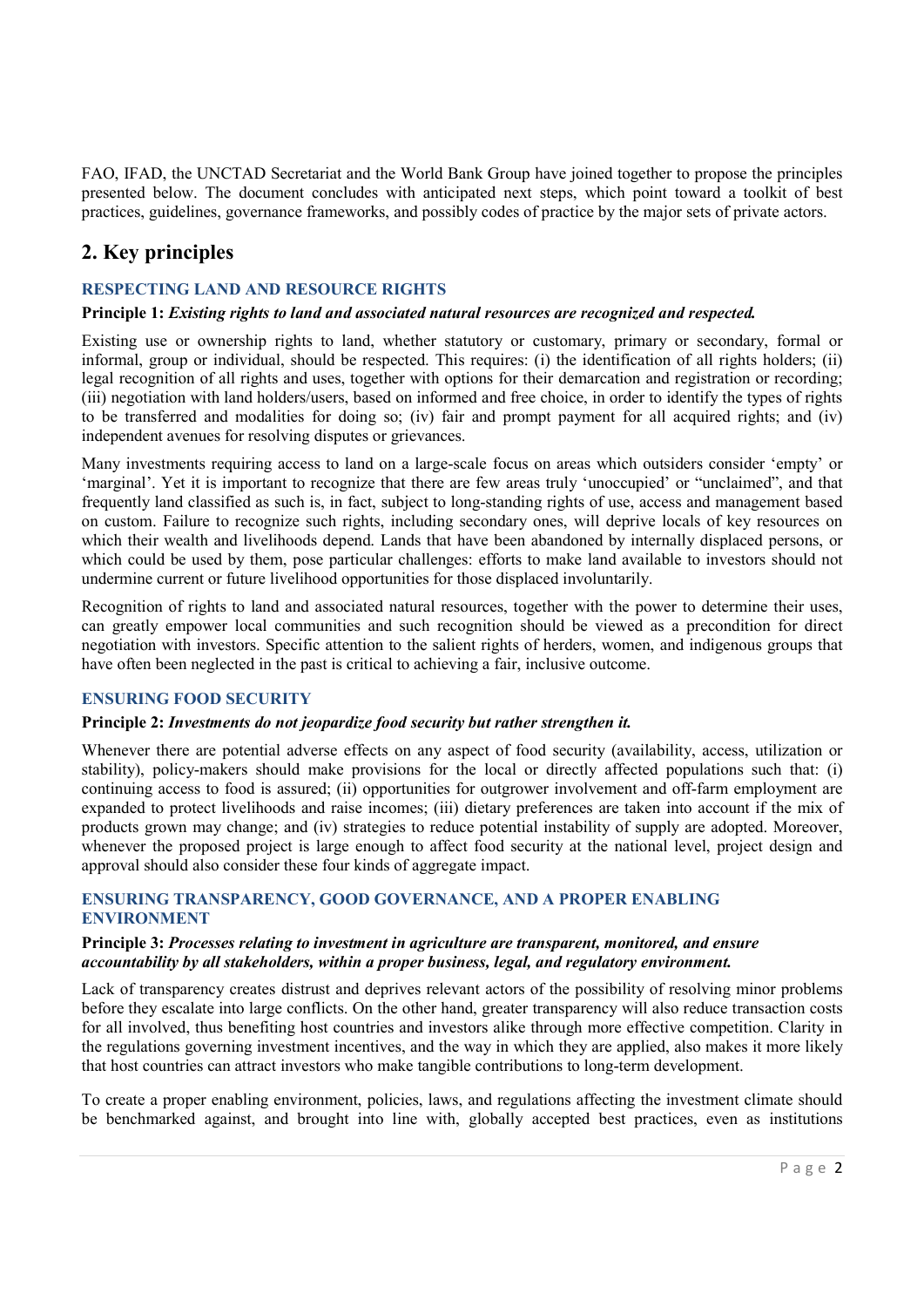responsible for implementing them are strengthened. Specific elements in this regard include: (i) ensuring public availability of relevant information, such as land potential and availability, core aspects of prospective investments, and resource flows or tax revenues; (ii) developing the capacity of institutions that handle investment selection, land transfers and incentives to follow principles of good governance, operate efficiently and transparently; and (iii) ensuring that an independent system to monitor progress towards a better investment climate is in place.

#### **CONSULTATION AND PARTICIPATION**

#### **Principle 4:** *All those materially affected are consulted, and agreements from consultations are recorded and enforced.*

Sustainability of investments in agriculture requires that such investments be designed in a participatory manner, consistent with local people's vision of development. Even in countries that already require local consultations as a precondition for project approval, the impact of such requirements is often limited by a lack of clarity on process, the nature and recording of outcomes, and ways to enforce agreements reached in the course of consultations. To make consultative processes more effective: (i) definitional and procedural requirements in terms of who represents local stakeholders and what is a quorum for local attendance need to be clarified; (ii) the content of agreements reached in such consultations should be documented and signed off by all parties; and (iii) methods for enforcement and sanctions for non-compliance should be specified.

#### **RESPONSIBLE AGRO-ENTERPRISE INVESTING**

#### **Principle 5:** *Investors ensure that projects respect the rule of law, reflect industry best practice, are viable economically, and result in durable shared value.*

As key players in this sensitive arena, investors have a special responsibility to apply high standards in the design and execution of their projects. Economic viability, which in turn rests on technical feasibility, is a precondition for the generation of benefits that can then be distributed among stakeholders. Fairly assessing likely viability, and then taking steps to make sure it is achieved, are in the interest of all involved, not just the private investor. Where the resources in question are publicly owned, or if other public assets such as tax breaks and complementary infrastructure are being offered as incentives, government agencies have an obligation to carefully check the feasibility analysis to ensure that host countries, affected communities, and local stakeholders are all likely to benefit. National or regional bodies may have to assist states, provinces or municipalities that are technically unable to review major projects proposed within their jurisdiction. There is also a need to integrate the proposed enterprise into broader food and development strategies.

In addition to conducting due diligence and project analysis, investors should be expected to: (i) comply with laws, regulations, and policies applicable in the host country (and ideally with all relevant international treaties and conventions); (ii) adhere to global best practices for transparency, accountability and corporate responsibility in all sensitive areas; and (iii) strive not only to increase shareholder value but also to generate significant and tangible benefits for the project area, affected communities, and the host country.

#### **SOCIAL SUSTAINABILITY**

#### **Principle 6:** *Investments generate desirable social and distributional impacts and do not increase vulnerability*

Economically viable and overall sustainable projects may have undesirable social consequences, including through uncompensated displacement or benefits bypassing vulnerable groups (e.g. in favour of local elites). A thorough understanding of cultural context, sources of vulnerability, potential for conflict, and livelihood and food security strategies, can help identify design options to reduce risks and maximize positive impacts at the project level.

Among others, social sustainability can be enhanced if: (i) relevant social issues and risks are identified during project preparation, and strategies devised to adequately address them; (ii) the interests of vulnerable groups and